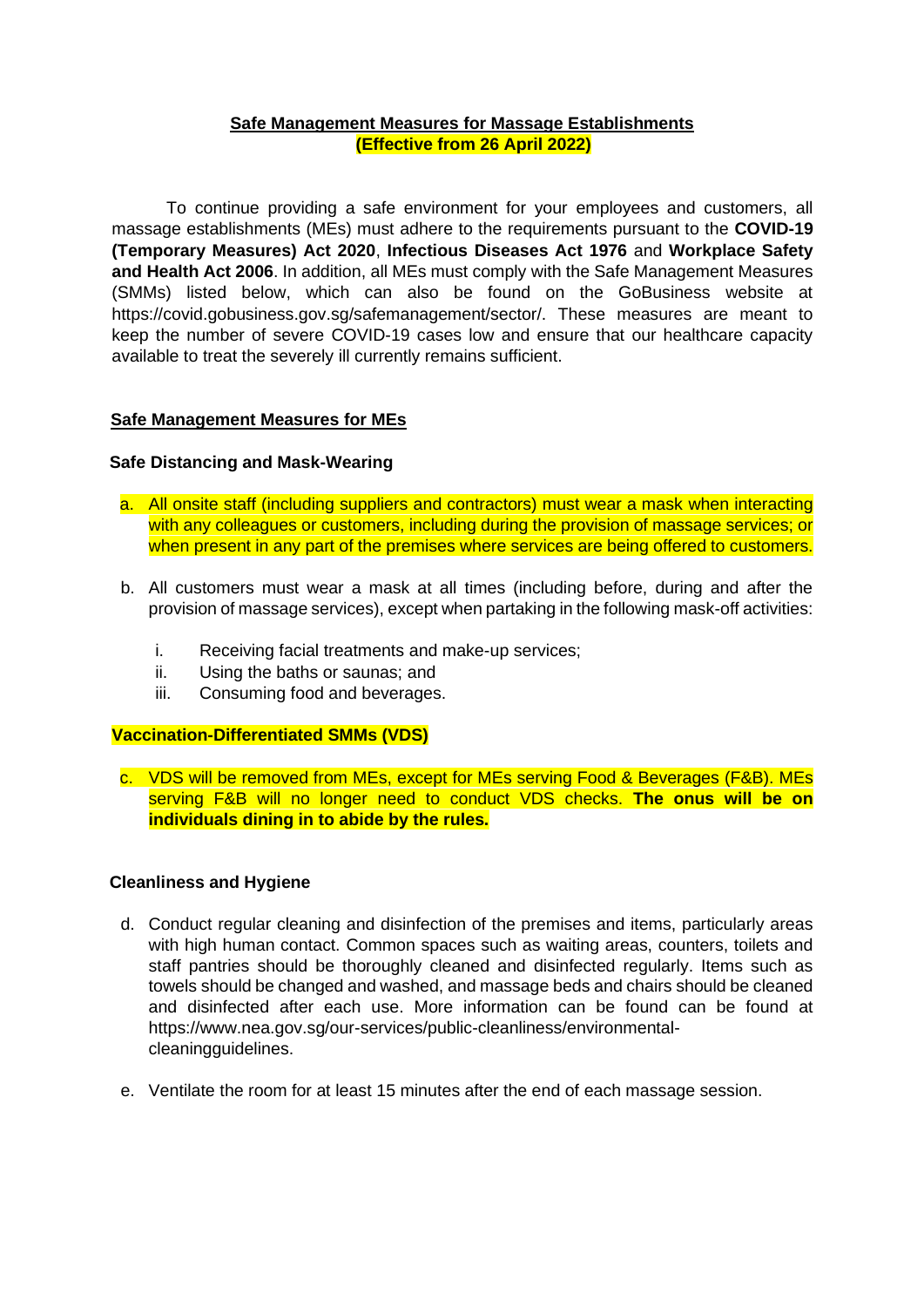# **Management of Unwell Staff**

f. Ensure that all staff who had visited a clinic submit records of their MCs (if applicable), and diagnoses provided (only for COVID-19-related symptoms, including acute respiratory infection), and inform the ME operators if they had been tested for COVID-19 and the results of their tests. All ME operators are to ensure that staff have completed their MC and do not show any COVID-19-related symptoms before allowing them to return to work.

# *Management of C+ Case(s)*

- g. In the event of a COVID-positive ("C+") case (i.e. PCR-positive and AG-positive) among the staff, the ME operator must inform Police Licensing & Regulatory Department (PLRD) immediately and implement a follow-up plan, including immediately vacating the premises where the C+ case had worked; and thorough cleaning and disinfecting of all relevant onsite areas and assets that were exposed to C+ cases, in accordance with NEA's guidelines which can be found at [https://www.nea.gov.sg/our](https://www.nea.gov.sg/our-services/public-cleanliness/environmental-cleaning-guidelines)[services/publiccleanliness/environmental-cleaning-guidelines.](https://www.nea.gov.sg/our-services/public-cleanliness/environmental-cleaning-guidelines)
- h. In the event of 10 C+ cases detected among the staff within a period of 3 consecutive days, the ME operator must temporarily suspend operations; and carry out thorough cleaning and disinfecting of the premises, based on NEA's guidelines. Upon completion of cleaning and prior to resuming operations, all staff eligible to return to work (i.e. staff who have not been issued with any form of isolation order from MOH to self-isolate) must be subject to a test using Antigen Rapid Test (ART) and be tested negative. Test results must be submitted to PLRD's email, SPF\_ART\_PLRD\_GLD@spf.gov.sg.
- i. The ME operator must not resume operations unless PLRD's approval is granted for business to resume.
- j. Any staff who is C+ must not be allowed to enter or remain at the workplace. The C+ staff who subsequently recovers may be allowed to return to work.

2. ME operators must put up clear signages to remind staff and customers of the above measures (in Para. 1).

3. In addition to adhering to the requirements pursuant to the **COVID-19 (Temporary Measures) Act 2020**, **Infectious Diseases Act 1976** and **Workplace Safety and Health Act 2006**, as well as the SMMs for MEs listed above, all ME operators are strongly encouraged to put in place additional measures (see document labelled **'Additional Measures for MEs'**), to further reduce the risk of outbreak of COVID-19 at your premises.

4. All ME operators must continue to ensure that the above SMMs are implemented, communicated and explained to all staff.